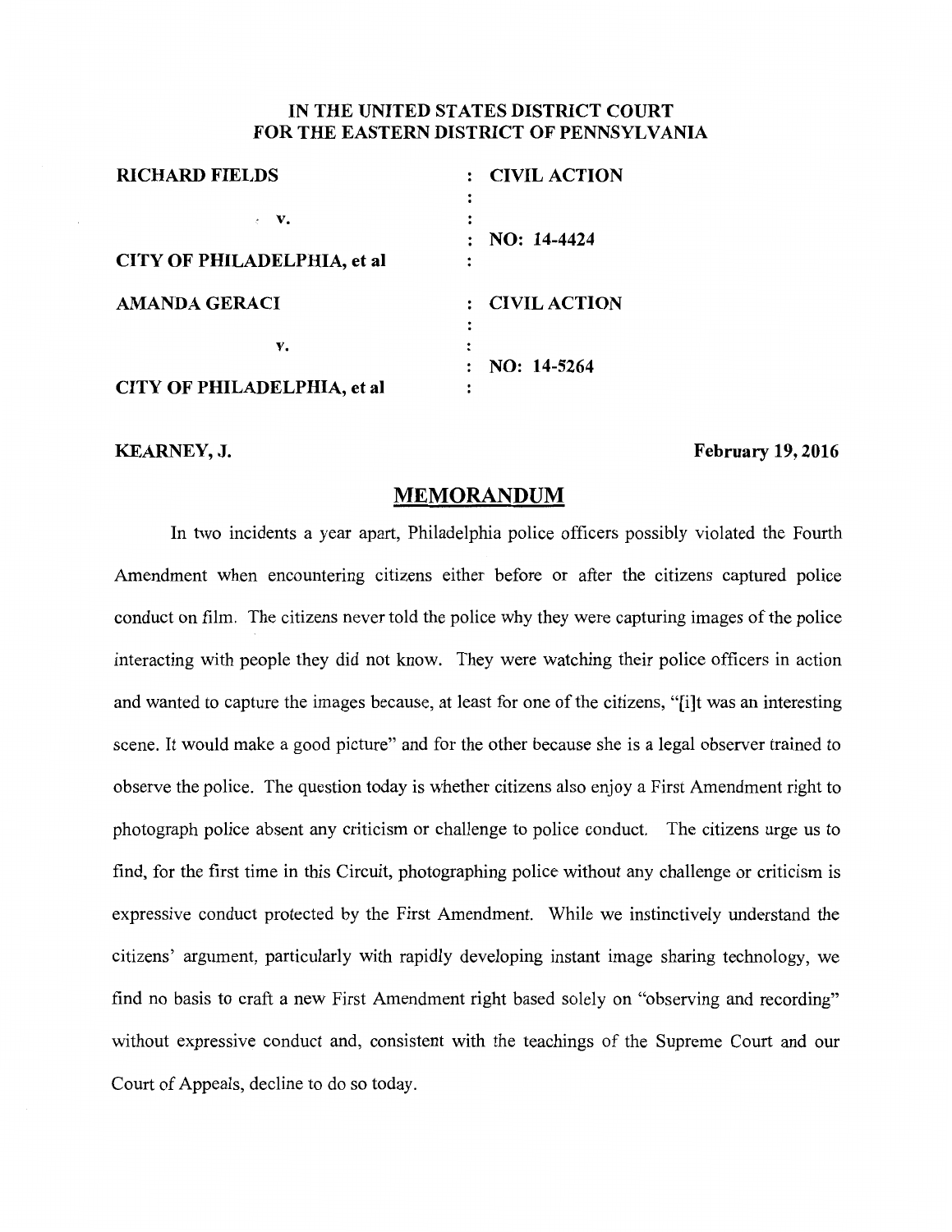We begin by reminding the parties we are not addressing whether the officers' conduct violated the Fourth Amendment which awaits the jury's credibility evaluation. We are also not addressing a First Amendment right to photograph or film police when citizens challenge police conduct. We focus only on the facts in this case. Our analysis must temporally separate the police's taking of a cell phone, arresting the citizen or applying excessive force. While courts applying the Fourth Amendment have long held police may not seize phones or arrest citizens without probable cause and cannot use excessive force, this case asks us only to study one snapshot in time through the lens of the First Amendment only: whether photographing or filming police on our portable devices without challenging police is expressive conduct protected by the First Amendment.

## *Richard Fields' conduct*

On September 13, 2013, Temple University student Richard Fields ("Fields") stopped walking on the Broad Street sidewalk to use his cell phone to photograph approximately twenty (20) police officers standing outside a home hosting a party.<sup>1</sup> He thought "what a scene, and ... took a picture from the other side of the street."<sup>2</sup> "It was an interesting scene. It would make a good picture..."<sup>3</sup> "I just thought that would make a great picture.... It was pretty cool, it was like a mob of them, so I was, like, just take a picture."<sup>4</sup> He did not say a word to anyone.<sup>5</sup> Fields does not claim taking another picture.

Officer Sisca approached him after he took the picture.<sup>6</sup> Fields alleges Officer Sisca questioned him, "[d]o you like taking pictures of grown men?" Fields answered "No, I'm just walking by." Officer Sisca asked him to leave. Fields refused to leave "[b]ecause I felt that I was doing nothing wrong. I was perfectly acting within my rights just standing on the sidewalk, taking a picture of public property."<sup>7</sup> Fields "was about 15 feet away from any police officer."<sup>8</sup>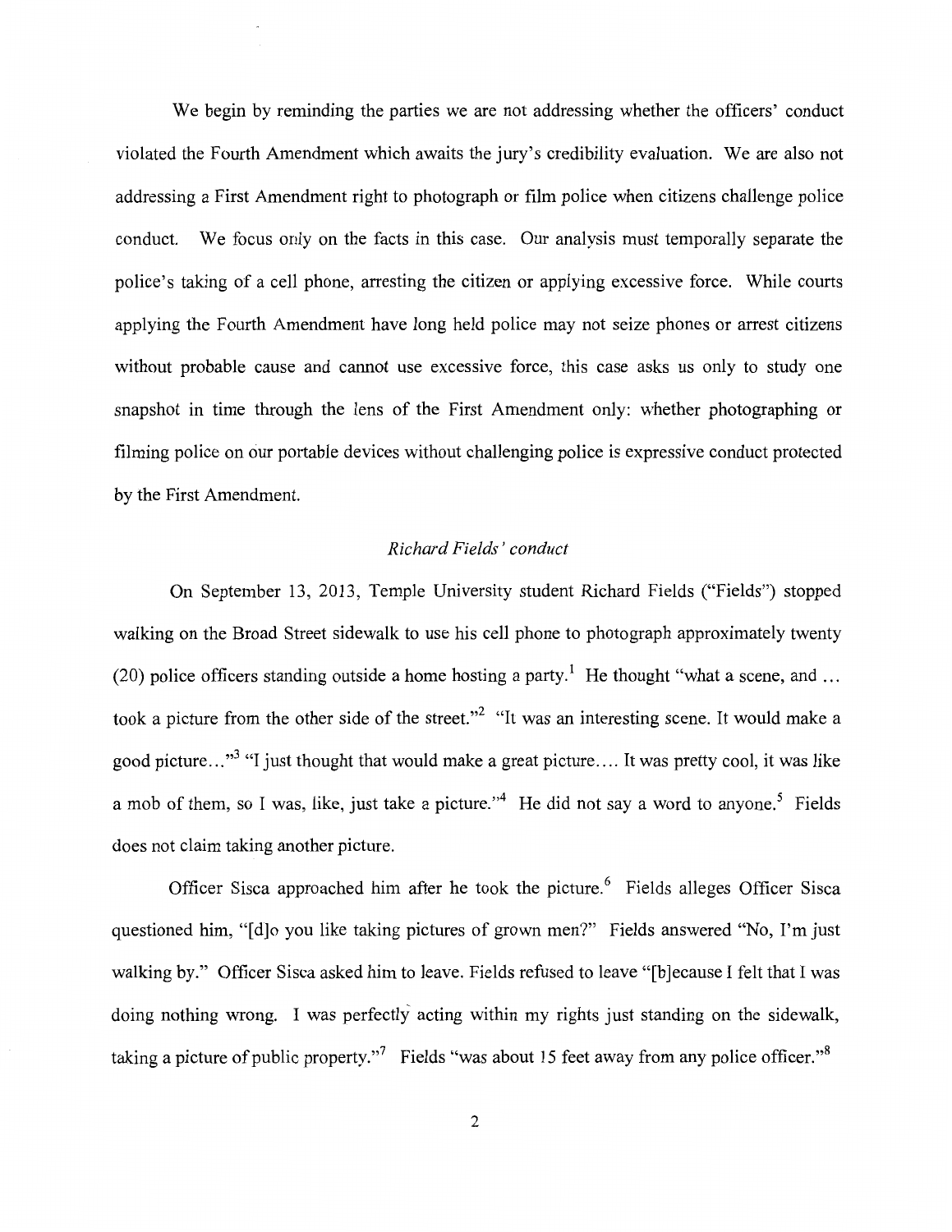After Fields refused to leave, Officer Sisca detained him, handcuffed him, emptied his pockets, took his cell phone and searched his phone.<sup>9</sup> Officer Sisca did not delete the photo. Officer Sisca placed Fields in a police van while he cited Fields for Obstructing Highway and Other Public Passages under 18 Pa.C.S.§5507. After citing him, Officer Sisca returned the cell phone and released Fields from custody.<sup>10</sup> Officer Sisca did not appear for the court hearing on the citation.

Fields seeks damages under 42 U.S.C. §1983 against Officer Sisca alleging retaliation for exercising a First Amendment right to "observe and record" police, and for violating his Fourth Amendment rights against unreasonable search and seizure, and false arrest. Fields also seeks damages under §1983 for malicious prosecution. These facts, taken in the light most favorable to Fields, could result in Fourth Amendment liability arising from Officer Sisca's possibly inexplicable statement and conduct. But the question today is whether the First Amendment protects Fields from police retaliating against him for photographing them without criticizing or challenging police before or contemporaneous with the photo.

#### *Amanda Geraci 's conduct*

Amanda Geraci ("Geraci") is a self-described "legal observer" who, following training at Cop Watch Berkley, observes interaction between police and civilians during civil disobedience or protests.<sup>11</sup> She claims to wear a pink identifier.<sup>12</sup> While she thinks the police know who she is, she is not a liaison with the police.<sup>13</sup> Before 6:45 A.M. on September 21, 2012, Geraci attended a public protest against hydraulic fracturing near the Pennsylvania Convention Center in Philadelphia, and carried a camera with her to videotape the scene.<sup>14</sup> She described the people as "excited. They were dancing, they were playing music. Relatively chill, I guess."<sup>15</sup>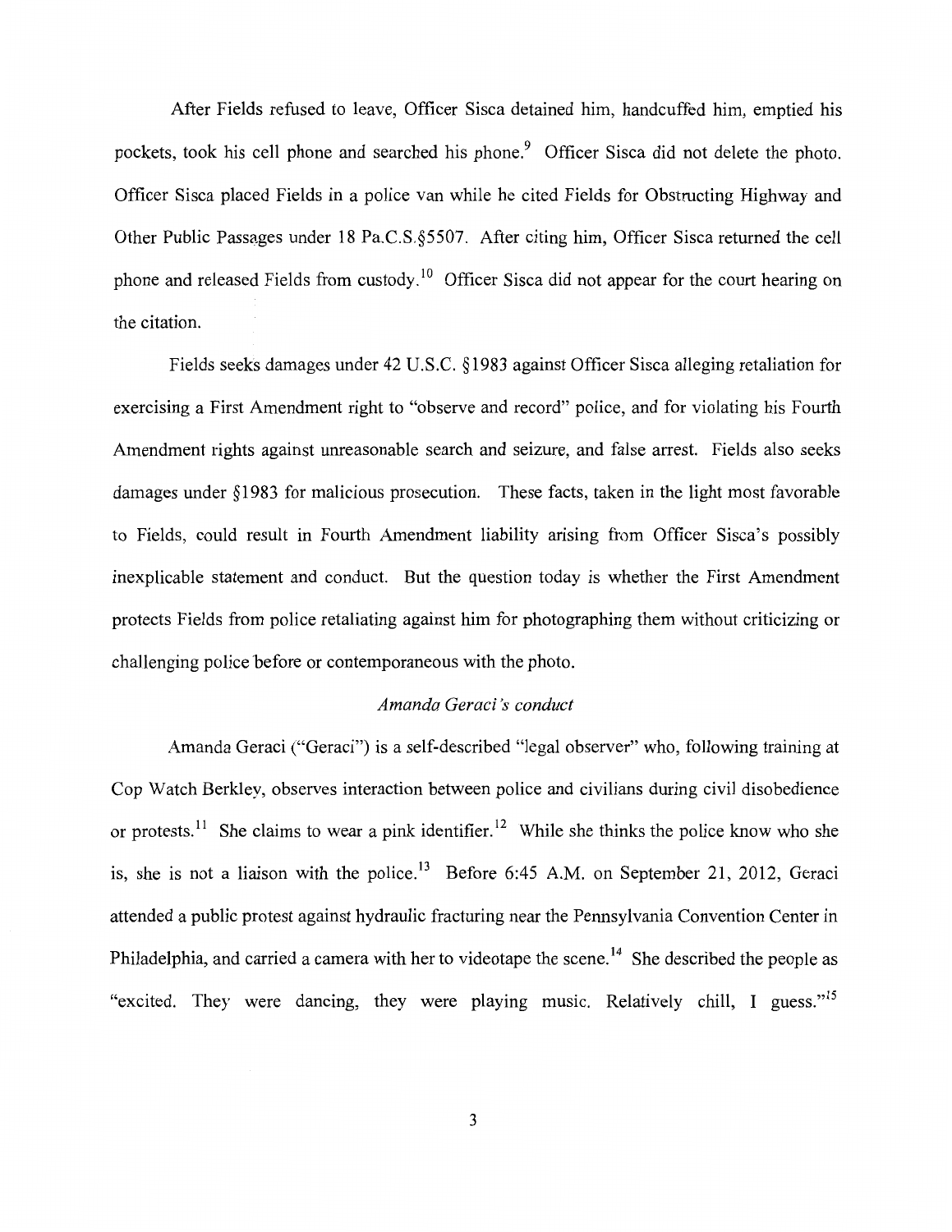Approximately six to ten civil affairs officers attended to manage crowd control and ensure convention guests could enter the Convention Center. <sup>16</sup>

During the protest, Philadelphia police arrested one of the protestors.<sup>17</sup> Geraci moved closer to get a better view and hoped to videotape the incident.<sup>18</sup> Geraci claims Officer Brown "attacked her" by physically restraining her against a pillar and preventing her from videotaping the arrest.<sup>19</sup> Geraci recalls this as being her only physical interaction with the police despite having attended at least twenty (20) similar events.<sup>20</sup> The police released Geraci and did not arrest or cite her.<sup>21</sup> Geraci could not remember any other police officers around her.<sup>22</sup> Geraci recalls telling Officer Brown "things like I'm not doing anything wrong. I was just legal observing. I don't remember much. It's very blurry. Like it was really kind of shocking."<sup>23</sup>

Geraci seeks damages under 42 U.S.C. §1983 for First Amendment retaliation against Officer Brown and the City of Philadelphia and claims her peaceful attempt to observe and record police amounts to an exercise of a First Amendment right. Geraci also seeks damages under § 1983 against Officer Brown and three fellow officers, Defendants Barrow, Jones and Smith, for violating her Fourth Amendment right to be free from excessive force when she tried to get a better view of the police arrest. Although Geraci does not claim Officers Barrow, Jones or Smith had any physical contact with her and she cannot testify they were ever near her, she seeks recovery against them because they failed to intervene in Officer Brown's alleged use of excessive force.

#### **I. ANALYSIS OF FIRST AMENDMENT RETALIATION CLAIM**

Fields and Geraci filed separate actions under 42 U.S.C. §1983 seeking damages for constitutional injuries inflicted by individual Philadelphia police officers and their employer City of Philadelphia.<sup>24</sup>

4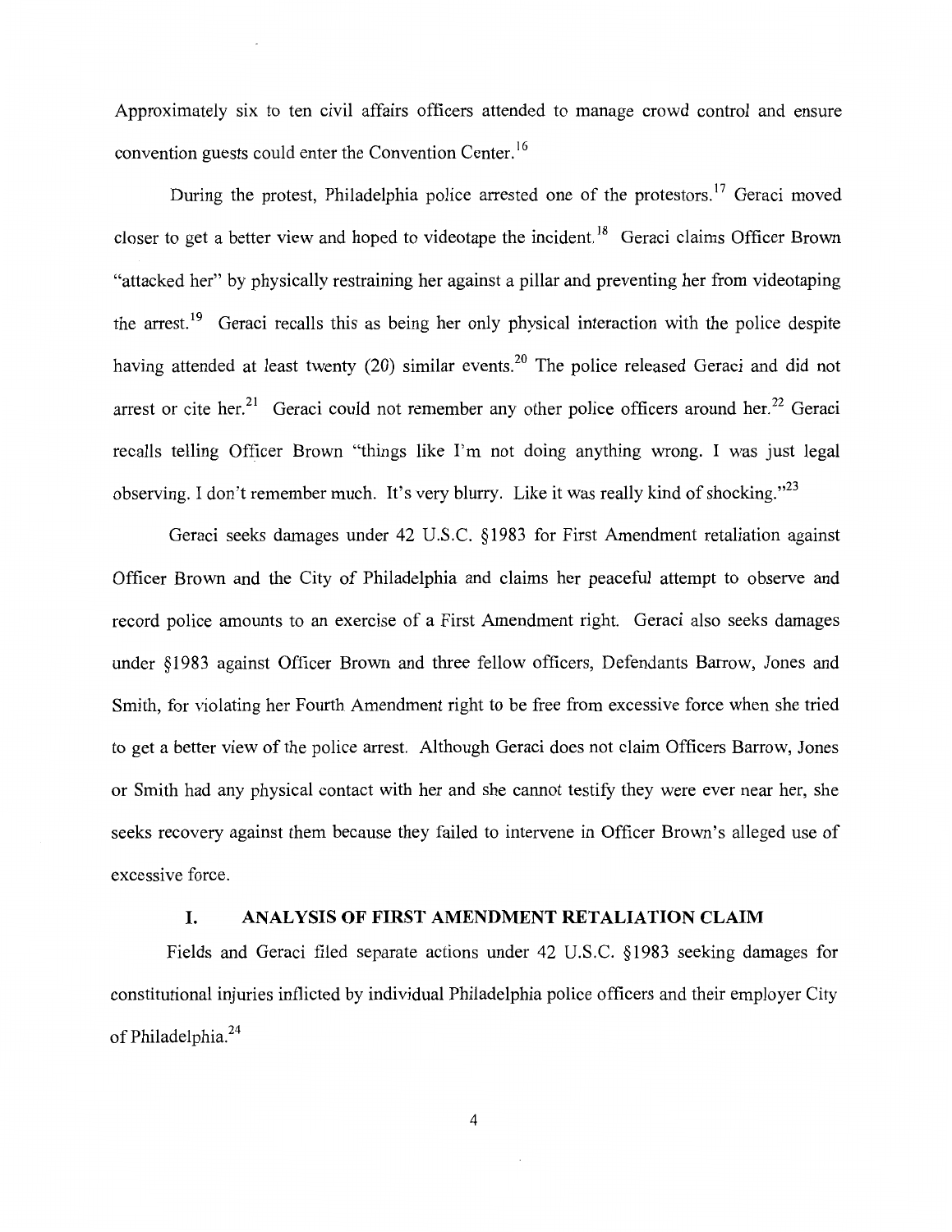While the officers seek dismissal of the First Amendment retaliation claim based on qualified immunity, and the City based on lack of supervisory liability under *Monell v. Dep't of Soc. Servs. of City of New York*<sup>25</sup>, we focus on the threshold issue: whether Fields or Geraci engaged in First Amendment protected conduct. We find there is no First Amendment right under our governing law to observe and record police officers absent some other expressive conduct. As we find Fields and Geraci did not engage in constitutionally protected conduct, we do not address the potentially liable parties and their defenses.

We first analyze the facts of expressive conduct adduced by Fields and Geraci under the customary analysis and then address Fields' and Geraci's argument we should expand our understanding of expressive conduct to include taking, or attempting to take, a photograph.

# **A. Fields and Geraci offer no factual basis for customary expressive conduct required for a First Amendment retaliation claim.**

To prevail on their First Amendment retaliation claim, Fields and Geraci must prove "(1) each engaged in constitutionally protected conduct; (2) defendant officials took adverse action sufficient to deter a person of ordinary firmness from exercising constitutional rights; and (3) the constitutionally protected conduct was a 'substantial or motivating factor' in the decision to take adverse action against the plaintiff."  $26$ 

Fields' and Geraci's alleged "constitutionally protected conduct" consists of observing and photographing, or making a record of, police activity in a public forum.<sup>27</sup> Neither uttered any words to the effect he or she sought to take pictures to oppose police activity. Their particular behavior is only afforded First Amendment protection if we construe it as expressive conduct.<sup>28</sup> Because we find this issue dispositive on all of Plaintiffs' First Amendment retaliation claims, we first address whether Fields' and Geraci's conduct is constitutionally protected activity under prevailing precedent.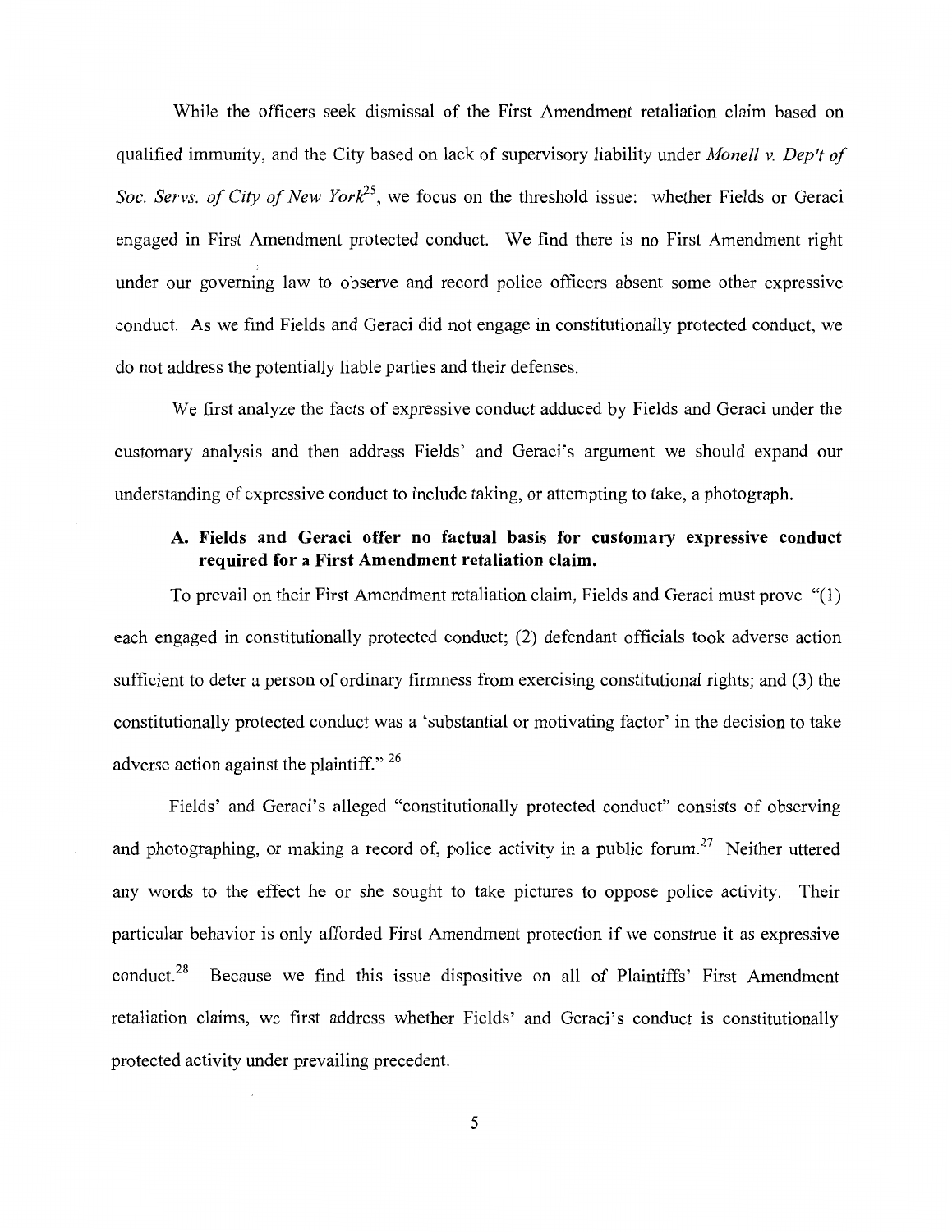We analyze Fields' and Geraci's conduct mindful of the Supreme Court's admonition "[w]e cannot accept the view that an apparently limitless variety of conduct can be labeled 'speech' ...."<sup>29</sup> "[I]t is the obligation of the person desiring to engage in assertedly expressive conduct to demonstrate that the First Amendment even applies."<sup>30</sup> "Expressive conduct exists where 'an intent to convey a particularized message was present, and the likelihood was great that the message would be understood by those who viewed it."<sup>31</sup> "[T]his is a fact-sensitive, context-dependent inquiry, and ... the putative speaker bears the burden of proving that his or her conduct is expressive." <sup>32</sup>

As the Supreme Court explained in *Texas* v. *Johnson,* we recognize expressive conduct in the areas of picketing, armband-wearing, flag-waving and flag-burning.<sup>33</sup> "Conduct is protected by the First Amendment when the 'nature of [the] activity, combined with the factual context and environment in which it was undertaken', shows that the 'activity was sufficiently imbued with elements of communication to fall within the First Amendment's scope."<sup>34</sup> In addition, "context is crucial to evaluating an expressive conduct claim because 'the context may give meaning to the symbol' or act in question."<sup>35</sup> The conduct must be direct and expressive; we cannot be left guessing as to the "expression" intended by the conduct.

Applying this standard, we conclude Fields and Geraci cannot meet the burden of demonstrating their taking, or attempting to take, pictures with no further comments or conduct is "sufficiently imbued with elements of communication" to be deemed expressive conduct. Neither Fields nor Geraci direct us to facts showing at the time they took or wanted to take pictures, they asserted anything to anyone. There is also no evidence any of the officers *understood* them as communicating any idea or message.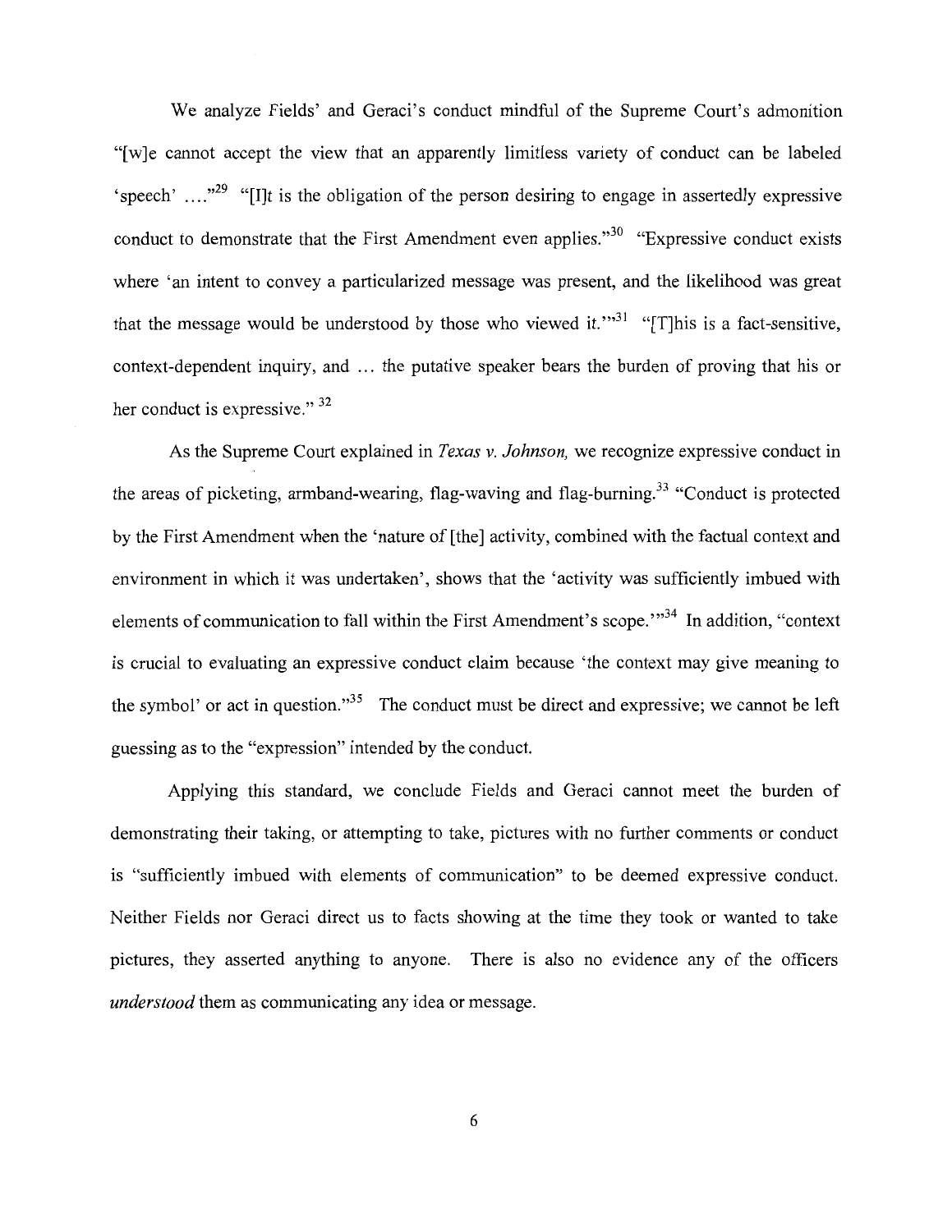As in *Traster* and *Tenafly,* we find Fields and Geraci offered nothing more than a "bare assertion" of expressive conduct. Because this bare assertion falls short of their burden of proof following discovery, Fields and Geraci cannot proceed on a First Amendment retaliation claim under our customary analysis.

### B. Expanding "expressive conduct" to include "observing and recording."

Fields and Geraci essentially concede they spoke no words or conduct expressing criticism of the police before or during their image capture. They instead want to persuade us "observing" and "recording" police activity is expressive conduct entitled to First Amendment protection as a matter of law. In their view, observing is a component of "criticizing" and citizens may engage in speech critical of the government. We find no controlling authority compelling this broad a reading of First Amendment precedent.

## a. Guidance in the Third Circuit.

Our Court of Appeals recognizes "videotaping or photographing the police in the performance of their duties on public property *may* be a protected activity. " 36 Quoting *Gilles v. Davis,* our Court of Appeals in *Kelly v. Borough of Carlisle* stated, "more generally, photography or videography that has a communicative or expressive purpose enjoys some First Amendment protection."37 While acknowledging activities observing and recording the police *may* be protected, our Court of Appeals has never held speech unaccompanied by an expressive component is always afforded First Amendment protection.<sup>38</sup> The Court of Appeals for the Third Circuit's pronouncement in *Kelly,* stating videotaping police officers *may* be protected activity, together with our reading of these district court cases, compels us to apply a similar traditional First Amendment analysis when assessing whether speech or conduct may be afforded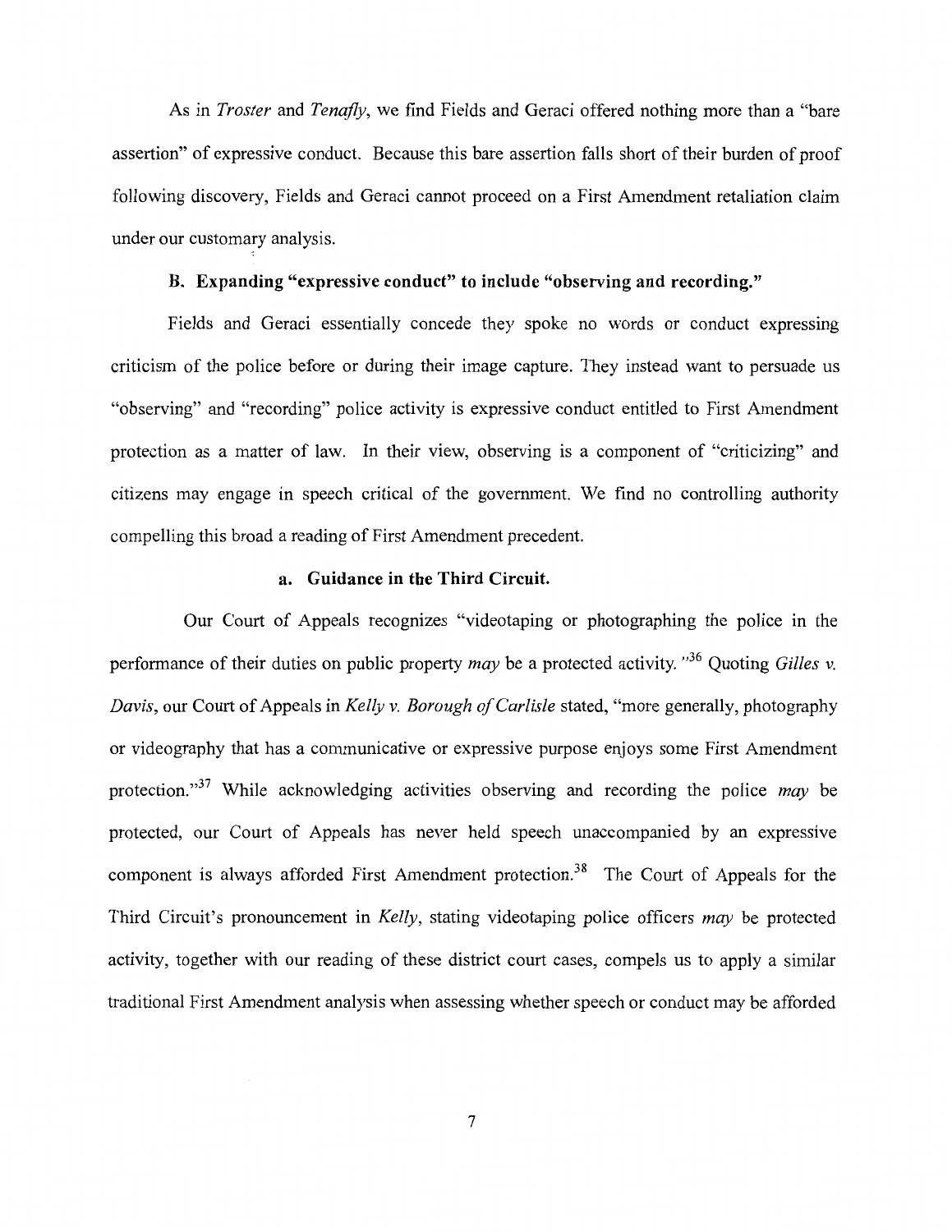constitutional protection, inquiring whether the activity is "expressive" or otherwise "critical" of the government.

Our Court of Appeals discussed the purported "right" to videotape officers most recently in its non-precedential opinion in *True Blue Auctions v. Foster*,<sup>39</sup> where plaintiff videotaped a private auction and police ordered him to remove an auction sign. Plaintiff claimed the police violated his First Amendment rights because they "threatened to arrest" him if he continued to videotape them. Our Court of Appeals affirmed the district court's order granting officers' qualified immunity because at the time of the alleged incident there was "no clearly established constitutional right to videotape the officers without threat of arrest."<sup>40</sup> In 2013, the court of appeals recognized "our case law does not clearly establish a right to videotape police officers performing their official duties."41 No Third Circuit case since *True Blue Auctions* holds there is a blanket First Amendment right to videotape or photograph officers.

Following *Kelly v. Borough of Carlisle,* several district courts in this circuit similarly contemplate a constitutional right to observe and record *may* exist in certain circumstances, but none has so held when there is an absence of protest or criticism. Judge Dalzell in *Fleck v. Trustees of Univ. of Pennsylvania* granted summary judgment to defendant officers on plaintiffs' claim officers violated their First Amendment rights when seizing a video camera after plaintiffs allegedly refused to shift the camera away from officers' faces after being ordered to do so.<sup>42</sup> Judge Dalzell acknowledged "the right to record matters of public concern is not absolute" and consistent with *True Blue* confirmed, albeit in the context of qualified immunity, "our case law does not clearly establish a right to videotape police officers performing their official duties."

Judge McHugh in *Gaymon v. Borough of Collingdale43* rejected qualified immunity where plaintiff videotaped police while verbally protesting police harassing her husband during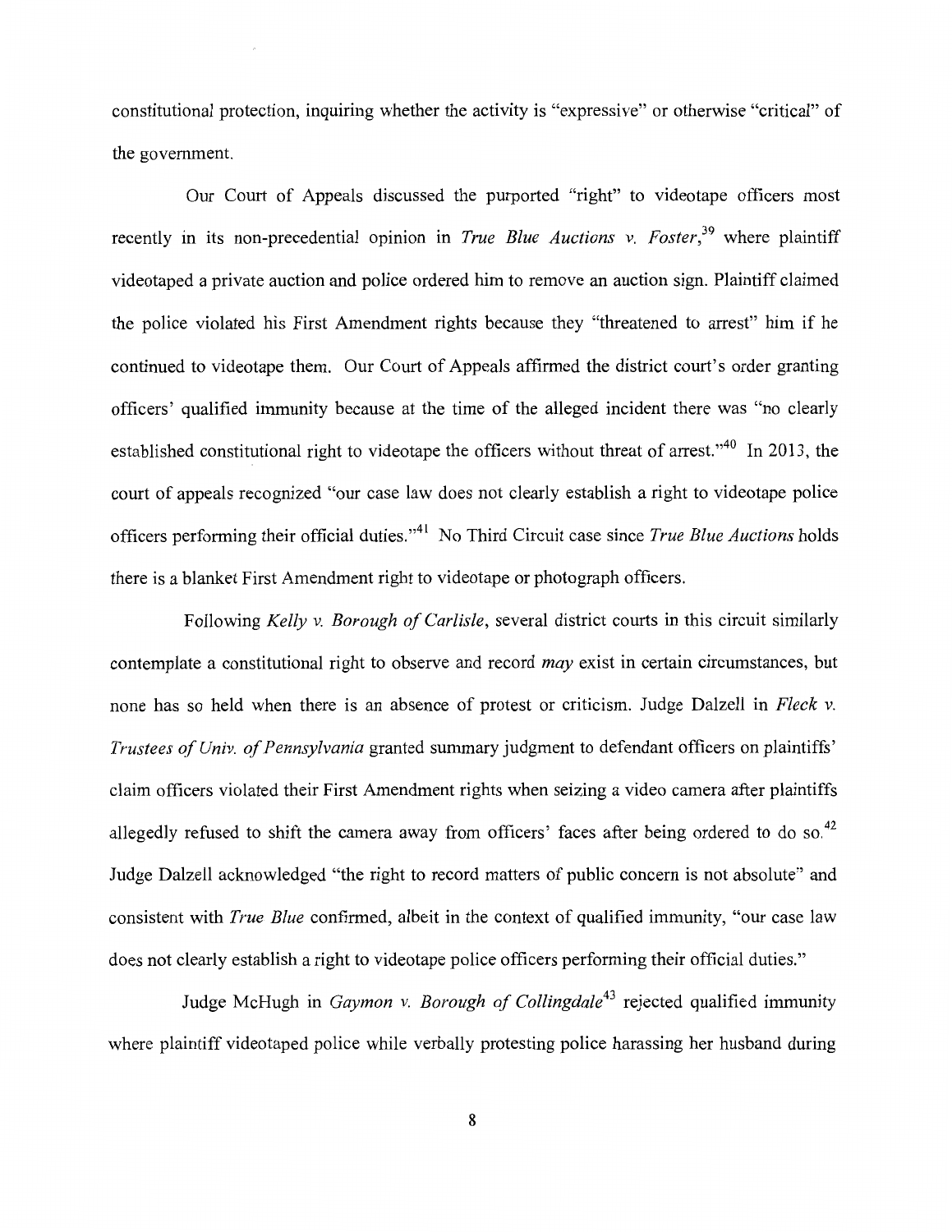an arrest. "It is indisputable that 'the First Amendment protects a significant amount of verbal criticism and challenge directed at police officers.' In fact, the Supreme Court has gone so far as to say that 'the freedom of individuals verbally to oppose or challenge police action without thereby risking arrest is one of the principal characteristics by which we distinguish a free nation from a police state. $\cdots$ <sup>44</sup>

Fields and Geraci direct us to Judge Bartle's holding in *Robinson v. Fetterman<sup>45</sup>*and Judge Yohn's holding in *Montgomery v. Killingsworth<sup>46</sup>* to argue the right to observe and record is protected by our First Amendment regardless of context. We find no inherent conflict between these cases and our decision today.

In *Robinson,* plaintiff expressed displeasure with the police's method of inspecting trucks on a highway. He contacted his state representative to express his opinion, and inquire about his rights to videotape. By all accounts, Robinson's activities were expressive from the start. On two occasions, police officers approached and investigated Robinson. Videotaping in conjunction with an intent to chronicle or criticize the alleged unsafe manner in which officers inspected trucks on a state roadway is "speech" critical of the government, as Judge Bartle concluded in that case. Based on the particular facts gleaned during the bench trial in *Robinson,*  Judge Bartle entered judgment for the plaintiff on his First Amendment retaliation claim, holding an individual observing and videotaping for the stated purpose of challenging or protesting police conduct is expressive conduct entitled to First Amendment protection.<sup>47</sup>

Judge Yohn's cogent and exhaustive analysis in *Montgomery v. Killingsworth* applies a similar test for assessing conduct protected by the First Amendment.<sup>48</sup> As Judge Yohn observed last year, "Peaceful criticism of a police officer performing his duties in a public place is a protected activity under the First Amendment."<sup>49</sup> Judge Yohn noted, "this protection,

9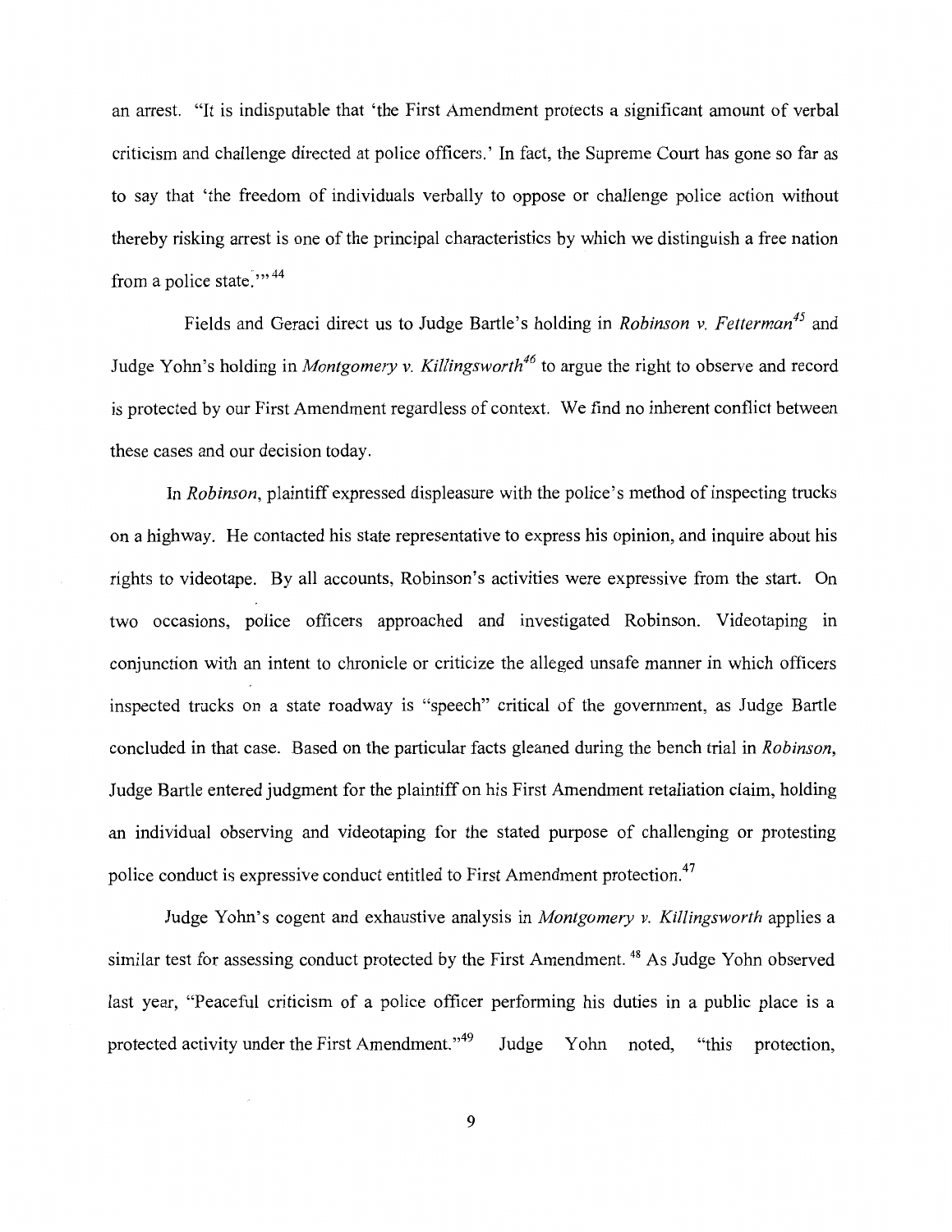however, is not absolute."<sup>50</sup> Quoting the Supreme Court in *Colten v. Kentucky*,<sup>51</sup> and as it relates to Fields, Judge Yohn found "conduct in refusing to move on after being directed to do so was not, without more, protected by the First Amendment."<sup>52</sup>

Because Fields and Geraci do not adduce evidence their conduct may be construed as expression of a belief or criticism of police activity, under governing Supreme Court or Third Circuit precedent we do not find they exercised a constitutionally protected right for which they suffered retaliation. This is fatal to their First Amendment retaliation claim.<sup>53</sup> We find the citizens videotaping and picture-taking in *Montgomery, Gaymon, Fleck* and even *Robinson* all contained some element of expressive conduct or criticism of police officers and are patently distinguishable from Fields' and Geraci's activities.

Each situation remains subject to analysis based on the unique set of facts presented. Police officers remain limited by the Fourth Amendment proscriptions including false arrest, unreasonable search and excessive force in all situations, including those involving videotaping and photography.

#### **b. Guidance from other authorities.**

We recognize courts outside the Third Circuit and at least one noted commentator have found observing and photographing police activity without any criticism of the government fall within the realm of First Amendment protected activity. While we understand these opinions, the present law in this Circuit does not recognize a First Amendment right to observe and record without some form of expressive conduct and photographing police is not, as a matter of law, expressive activity.

Several circuits analyzing this identical issue have interpreted activities involving citizens observing and recording police more broadly. In *Smith v. City of Cumming*<sup>54</sup>, the Eleventh Circuit found citizens had a First Amendment right, subject to reasonable time, manner and place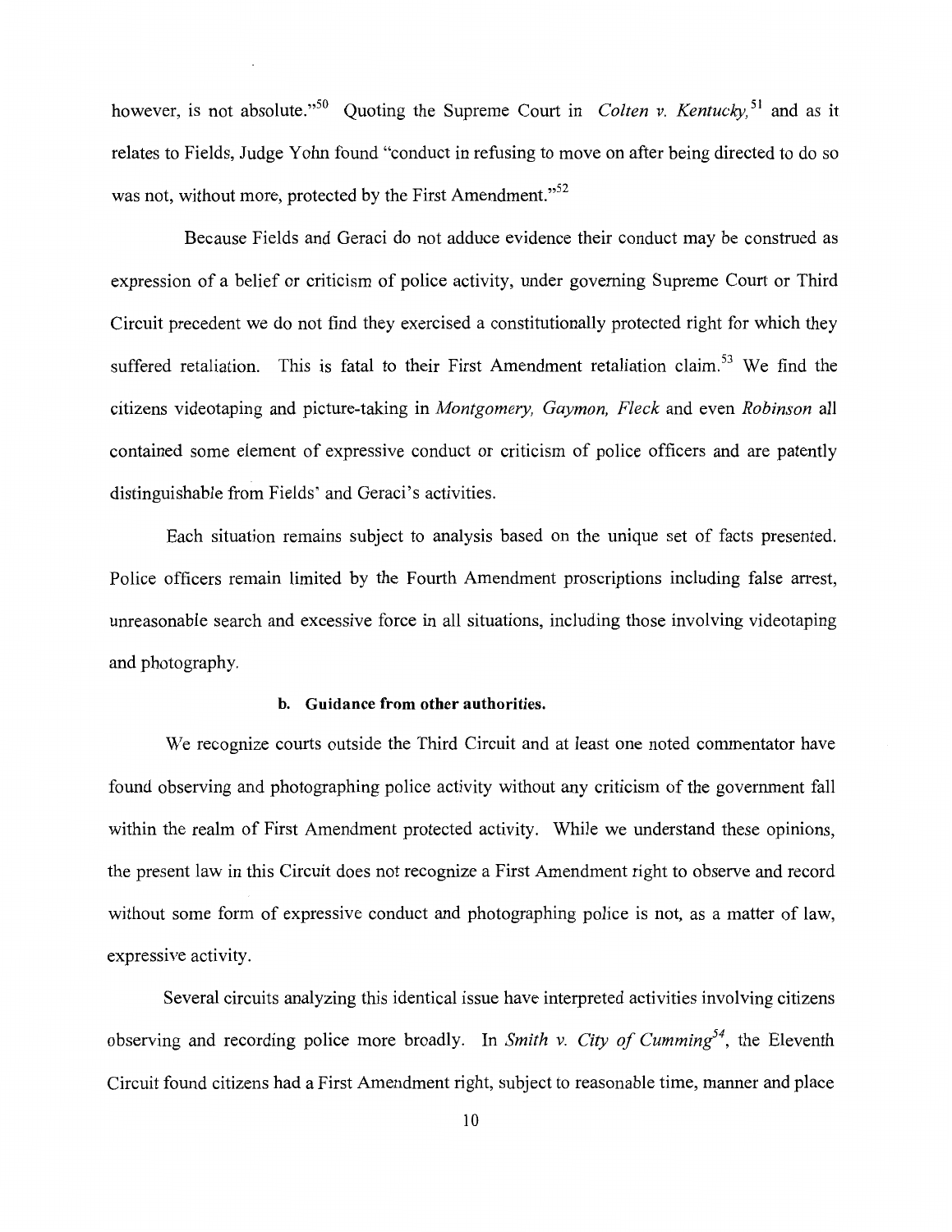restrictions, to photograph or videotape police, because in their view "the First Amendment protects the right to gather information about what public officials do on public property."<sup>55</sup> Drawing an analogy to the line of cases permitting journalists a First Amendment right to access information for news gathering, and relating a paramount First Amendment interest in promoting free discussion of governmental affairs and to prevent corruption, the Courts of Appeals for the First Circuit and Ninth Circuit have similarly held citizens photographing or observing official conduct is merely information gathering, similar to protections afforded to news sources, which is a necessary step in the process of expressing a right to criticize or challenge government behavior. 56

Most recently, in *Garcia v. Montgomery County, Maryland*,<sup>57</sup> the district court held a photojournalist had "a constitutional right to video record public police activity" but ultimately concluded the right was not clearly established at the time of the incident and found the officers entitled to qualified immunity Interpreting the First Amendment in a broad manner, the court reasoned,

> [R]ecording governmental activity, even if that activity is not immediately newsworthy, has the potential to prevent government abuses through scrutiny or to capture those abuses should they occur. As [plaintiff] stated, recording police activity enables citizens to 'keep them honest,' an undertaking protected by the First Amendment.<sup>58</sup>

We also recognize commentary suggesting image capture before the decision to transmit the image is, as a matter of law, expressive conduct.<sup>59</sup> While we appreciate Professor Kreimer's analysis as it relates to shared images, or an intent to share images, Fields and Geraci do not suggest they intended to share their images immediately upon image capture. Geraci wanted to observe only and Fields took a picture of an "interesting" and "cool" scene.

11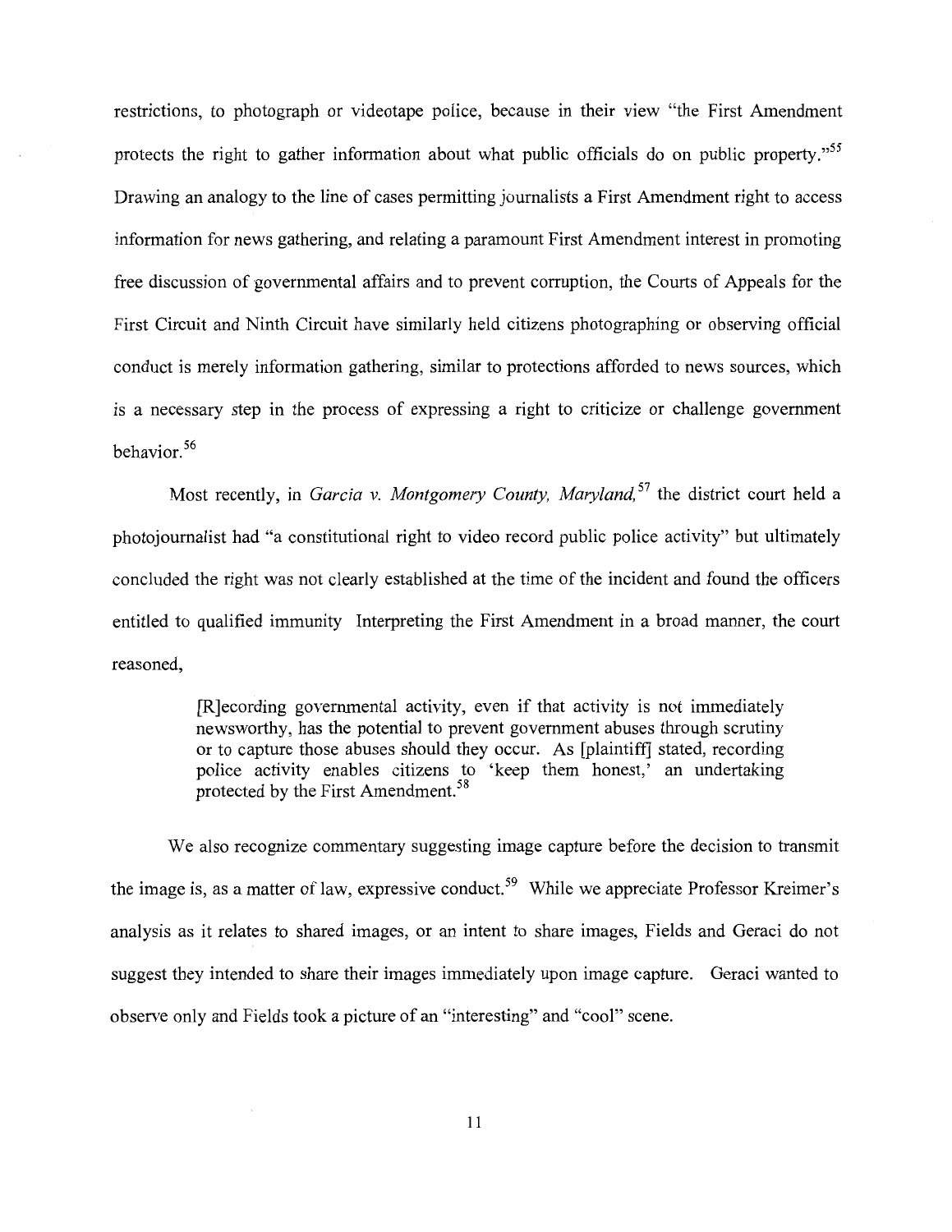We find these authorities are inapposite. We need not apply a qualified immunity standard as we do not find a right *ab initio.* 60 Neither Fields nor Geraci assert they engaged in conduct "critical" of the government; both assert they were only "observing" police activity. They are not members of the press. Each engaged in activity they personally described as nonconfrontational "observing" and "recording." Unlike the situation contemplated by *Kelly*  involving critical or expressive conduct, there is no dispute Geraci attended the protest against fracking intending to "observe" any interaction between the crowd and police. We do not find Geraci's attempt to get a better look and possibly film protected speech the same as expressing or criticizing police conduct. Geraci may have filmed a peaceful arrest of an otherwise unruly protester. We do not find this conduct "expressive" simply because she attempted to film police activity. We reach a similar conclusion as to Fields. Fields does not allege he engaged in speech or expressive conduct critical of the police. Fields claims he was walking down the street and stopped to take a picture of something interesting to him.

There is no contrary authority by the Supreme Court or our Court of Appeals holding a citizen observing or recording police without criticism or challenge is engaging in the expressive conduct necessary for First Amendment protection. As such, summary judgment will be granted Defendants on Fields' and Geraci's First Amendment retaliation claims.

#### **III. ANALYSIS OF FOURTH AMENDMENT CLAIMS**

We find sufficient evidence to deny summary judgment on the excessive force and false arrest/imprisonment claims against the officers but grant summary judgment on Fields' claim for malicious prosecution.<sup>61</sup>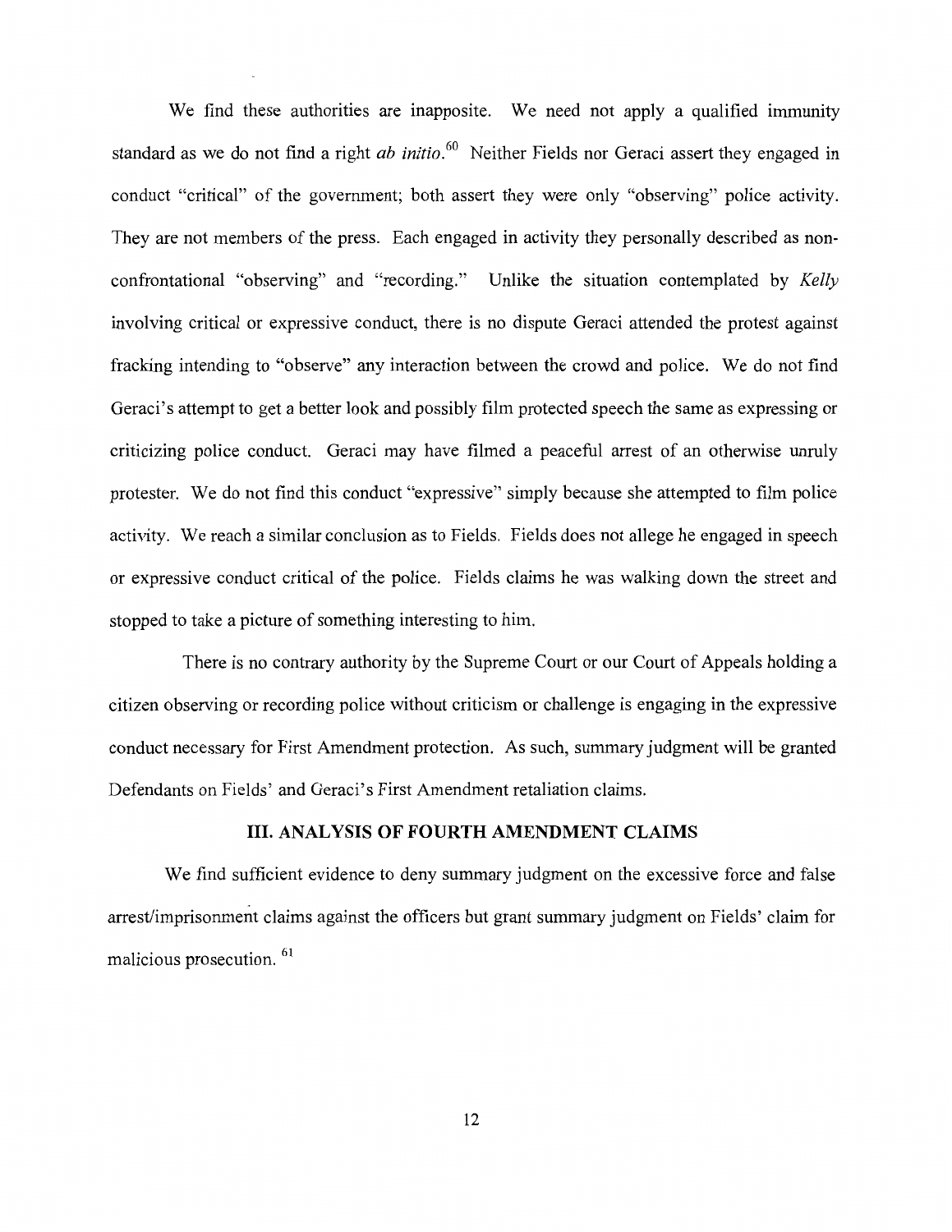# **A. Fields' claims against Sisca for false arrest and unreasonable search will proceed to trial.**

Fields claims Officer Sisca, in violation of the Fourth Amendment, conducted an unlawful search which caused him to suffer injury.<sup>62</sup> Officer Sisca contends there is no evidence to support Fields' claim anyone searched his phone, and summary judgment is warranted on the Fields' claim.<sup>63</sup> If the non-moving party "fails to make a showing sufficient to establish the existence of an element essential to that party's case, and on which that party will bear the burden at trial," summary judgment is appropriate. <sup>64</sup>

We must consider Plaintiff's evidence and all reasonable inferences which may be drawn from it, in the light most favorable to the non-moving party.<sup>65</sup> Fields' testimony constitutes sufficient evidence from which a jury could find in his favor. It is not our role to weigh the disputed evidence and decide which is more probative, or to make credibility determinations.<sup>66</sup> The disputed evidence must be resolved by a jury.

#### **B. We grant summary judgment on Fields' malicious prosecution claim.**

Defendants seek summary judgment on Fields' malicious prosecution claim. A constitutional claim for malicious prosecution stems from the Fourth Amendment and 1s "intended to redress [ ] the deprivation of liberty accompanying prosecution, not prosecution itself."<sup>67</sup> To prevail on a malicious prosecution claim under §1983, Fields must show (1) the officers initiated a criminal proceeding; (2) the criminal proceeding ended in his favor; (3) officers initiated the proceeding without probable cause; (4) officers acted maliciously or for a purpose other than bringing Fields to justice; and, (5) the officers deprived Fields of liberty consistent with the concept of seizure as a consequence of a legal proceeding.<sup>68</sup> Where plaintiff fails to proffer evidence on any one of the five prongs, the malicious prosecution claim fails as a matter of law.<sup>69</sup> The parties dispute the last element.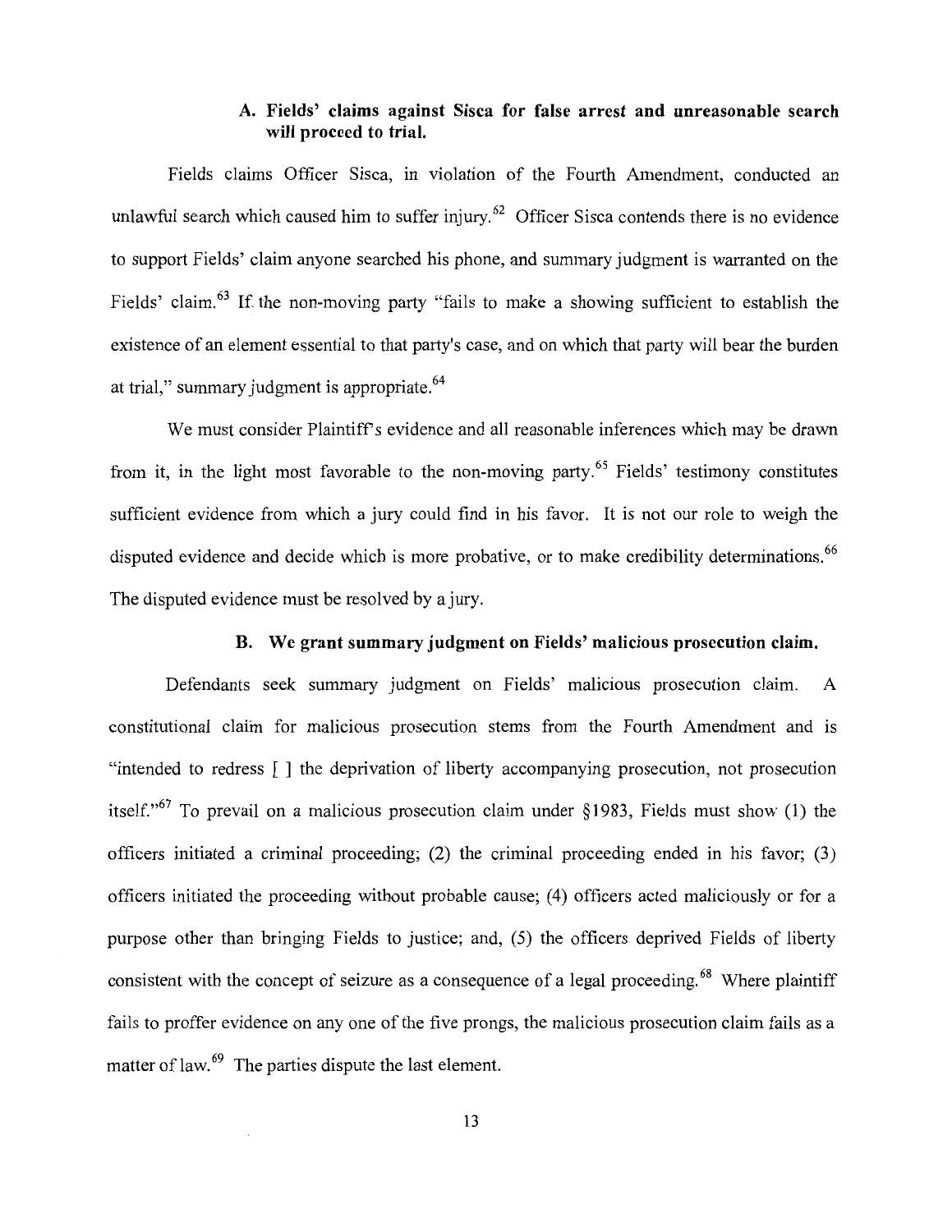The last element of a malicious prosecution claim requires Fields show "some deprivation of liberty consistent with the concept of 'seizure"' as a consequence of a legal proceeding.<sup>70</sup> Where the alleged deprivation of liberty is not "as a consequence of a legal proceeding" it cannot give rise to a malicious prosecution claim. <sup>71</sup>

Fields has no evidence Defendants deprived him of a liberty *"as a consequence* of a legal proceeding."<sup>72</sup> The facts show Officer Sisca detained Fields, placing him in the police van for a period of time *before* issuing a citation. Where arrest and custody occurred prior to initiation of legal proceedings, the arrest "cannot be said to have been a seizure as a consequence of the alleged malicious prosecution."<sup>73</sup> We deny summary judgment on Geraci's excessive force claim.

## **C. Geraci may proceed to trial on her excessive force claim.**

Geraci claims Officers Brown, Barrow, Jones and Smith violated her Fourth Amendment right to be free from excessive force.<sup>74</sup> Defendants Barrow, Jones and Smith each move for summary judgment arguing there is no evidence of physical contact with Geraci.<sup>75</sup>

To establish a claim for excessive force under the Fourth Amendment, Geraci must show that a "seizure" occurred and it was unreasonable.<sup>76</sup> A seizure occurs when police restrain a citizen through physical force or show of authority, and occurs only when a reasonable person would have believed she was not free to leave a situation.<sup>77</sup>

Barrow, Jones and Smith did not physically contact Geraci. The question is whether they should have intervened. Police officers have a duty to protect a victim from another officer's use of excessive force if there is a reasonable and realistic opportunity to intervene.<sup>78</sup> An officer is only liable for failing to intervene if Geraci can show: (1) another officer violated her constitutional rights; (2) the officer had a reason to believe that his colleague was committing a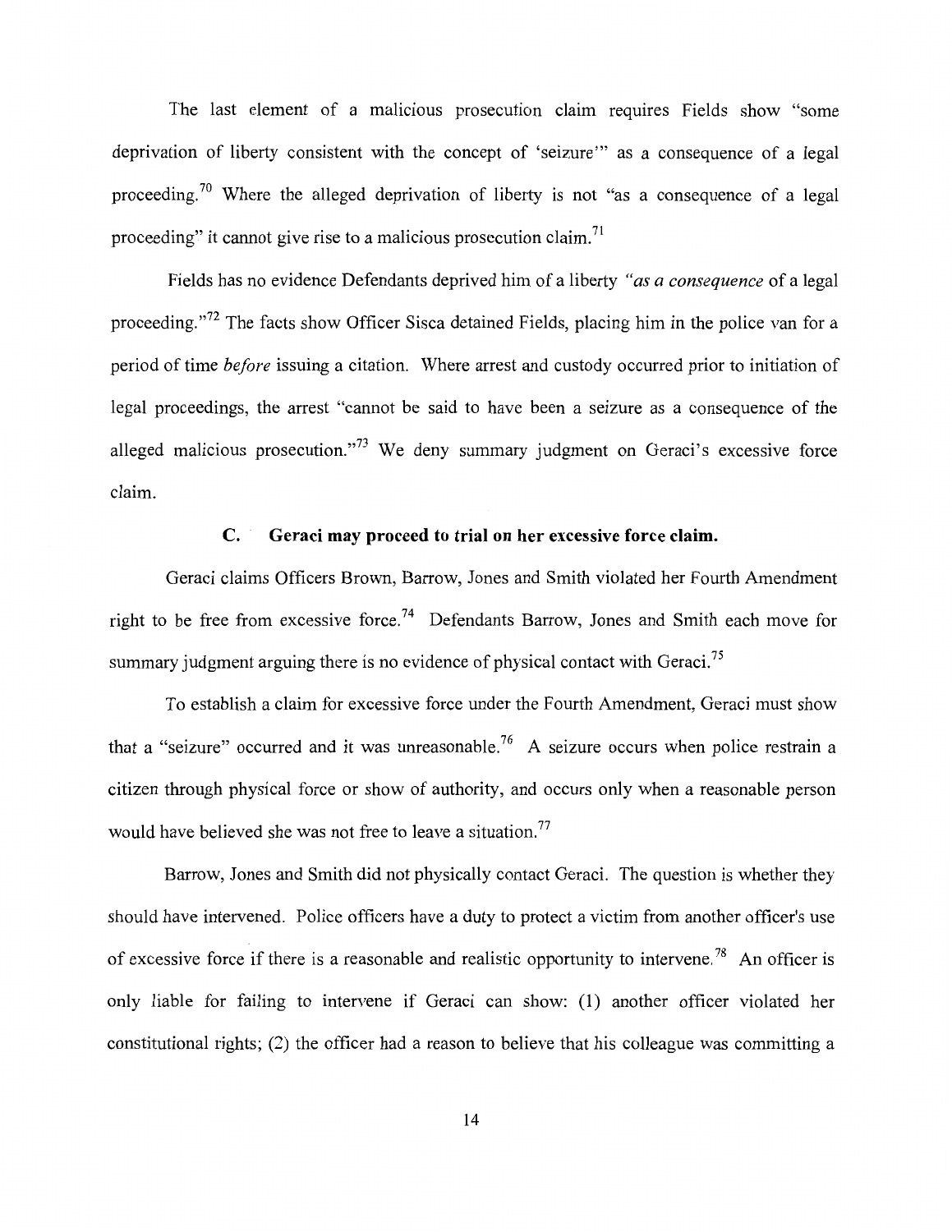constitutional violation; and  $(3)$  he had a reasonable and realistic opportunity to intervene.<sup>79</sup> Officers only have an opportunity to intervene when excessive force is used in the officer's presence or if the officer saw his colleague use excessive force and had time to intervene.<sup>80</sup>

Geraci adduced evidence, through pictures, of officers near the scene. She adduced the officers' admission they witnessed Officer Brown's conduct toward her.<sup>81</sup> We cannot make factual findings as to whether these officers knew of the extent of Officer Brown's conduct towards Geraci and had a reasonable and realistic opportunity to intervene.

Viewing the adduced evidence in her favor as we must at this stage, Geraci directs us to sufficient facts from which a jury could conclude Officers Barrow, Smith and Jones failed to intervene in Officer Brown's alleged use of excessive force.

#### **IV. CONCLUSION**

We have not found, and the experienced counsel have not cited, any case in the Supreme Court or this Circuit finding citizens have a First Amendment right to record police conduct without any stated purpose of being critical of the government. Absent any authority from the Supreme Court or our Court of Appeals, we decline to create a new First Amendment right for citizens to photograph officers when they have no expressive purpose such as challenging police actions. The citizens are not without remedy because once the police officer takes your phone, alters your technology, arrests you or applies excessive force, we proceed to trial on the Fourth Amendment claims.

We also find Fields and Geraci adduced competent evidence precluding summary judgment under the Fourth Amendment challenging Officer Sisca's arrest and search and seizure of Fields' cell phone and for the officers' excessive force upon Geraci. Fields did not adduce evidence to sustain a malicious prosecution claim. At oral argument, Plaintiffs conceded a lack of supervisory liability against the City for their arrest, search, seizure and excessive force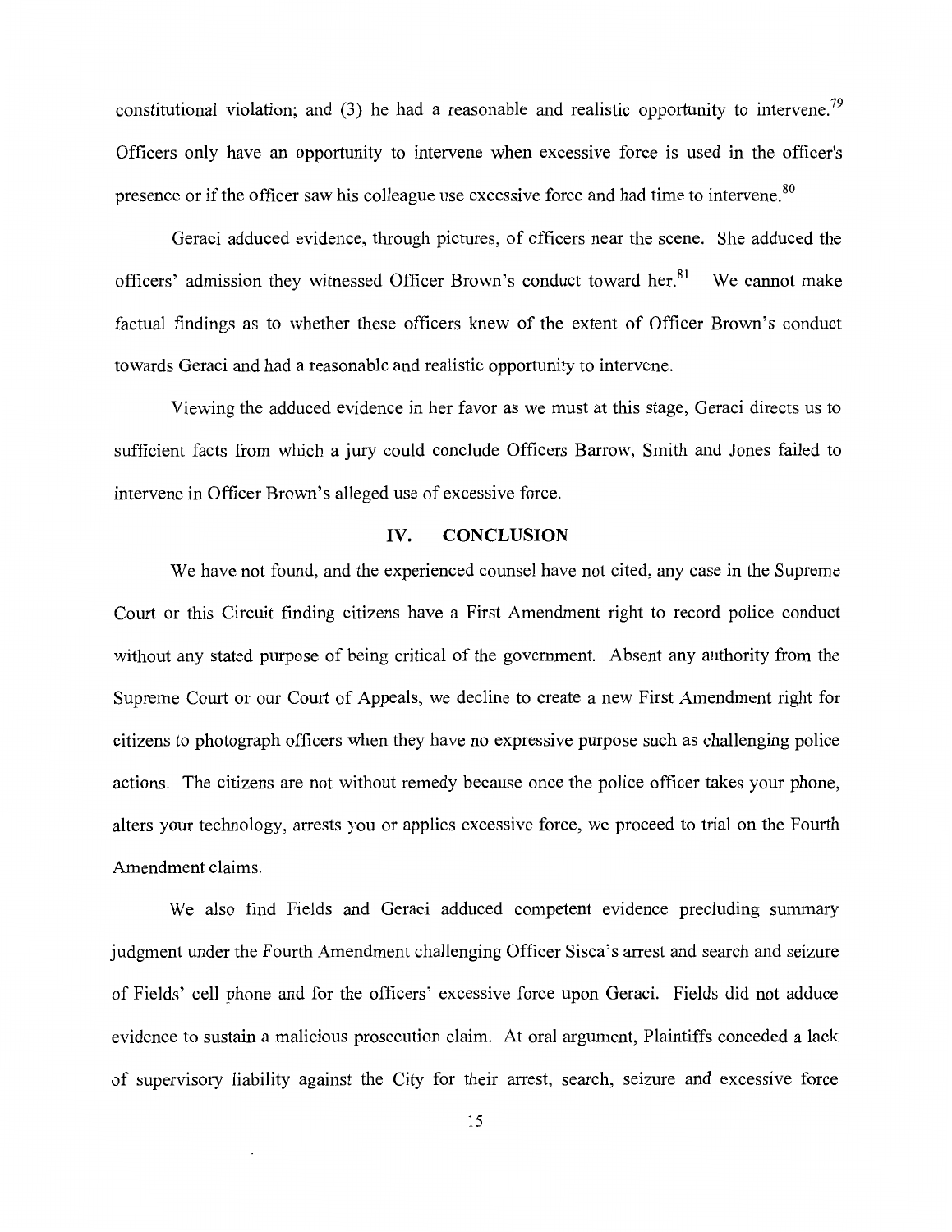claims. In the accompanying Order, we partially grant the Defendants' motion for summary judgment and trial will proceed on: Fields' claims for unreasonable search and false arrest against Officer Sisca and Geraci's claim for excessive force against the four officers.

2 App. 32

3 App. 56

4 App. 35

 $<sup>5</sup>$  App. 36</sup>

 $6$  App. 37

 $^7$  *Id.* 

 $8$  App. 33

<sup>9</sup> App. 41

 $10$  SOF ¶34.

 $11$  SOF ¶35.

 $12$  App. 9

 $^{13}$  *Id.* 

<sup>14</sup> SOF ¶36-37; Compl. ¶12.

 $15$  App. 9

16 App. 539, 719-20, 844, 910

 $17$  SOF ¶38.

<sup>18</sup> SOF ¶40-41, App. 32-33.

<sup>19</sup> SOF ¶45; Compl. ¶34-35.

 $20$  SOF  $\P$ 44; App. 9

<sup>&</sup>lt;sup>1</sup> The Court's Policies require a Statement of Undisputed Material Facts ("SOF") and Appendix ("App.") filed in support of a summary judgment motion. SOF  $\P$ 28-29.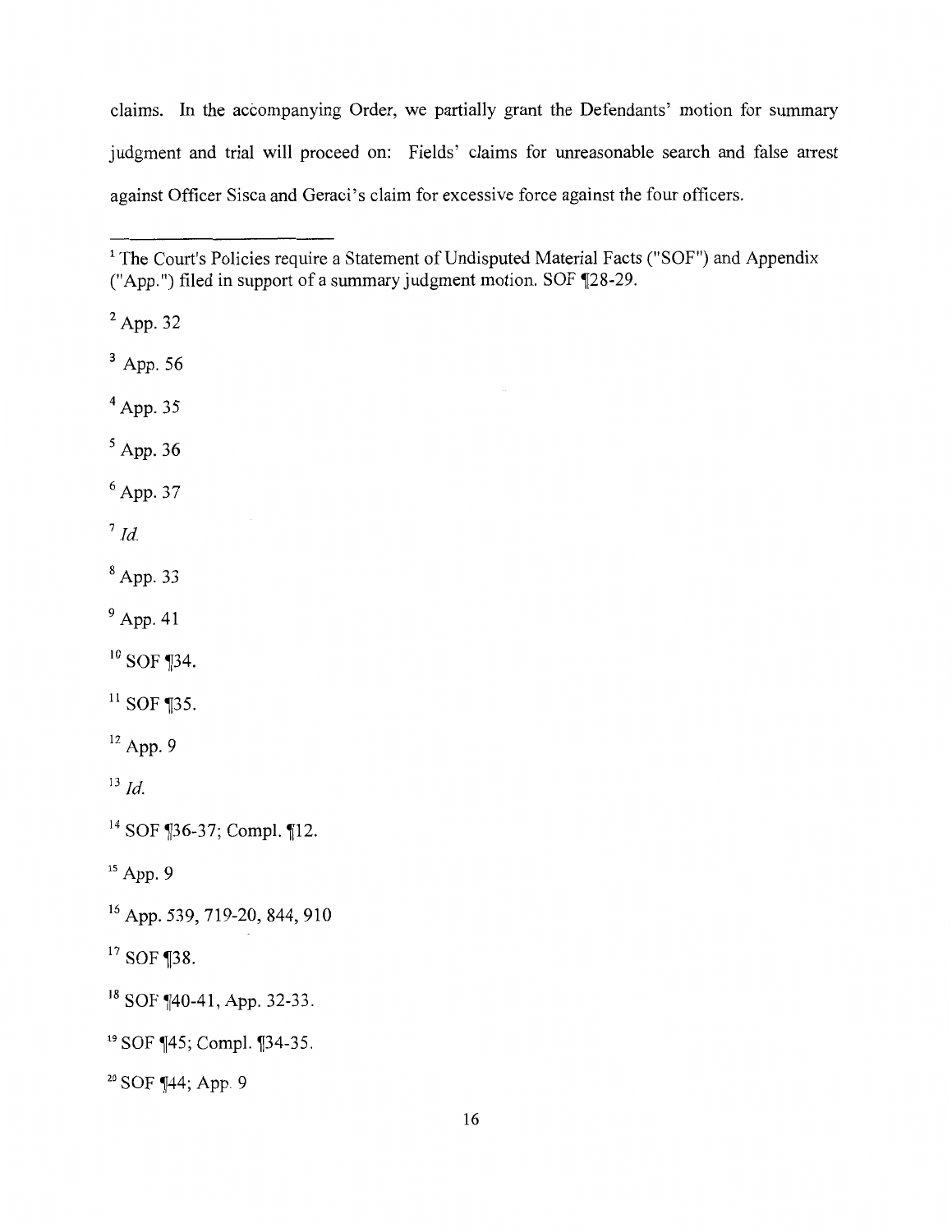$21$  SOF  $\P{45}$ ; Compl.  $\P{44}$ , 49.

 $22$  App. 11

 $23$  App. 12

<sup>24</sup> At the parties' request we consolidated the cases for discovery, dispositive motions and possibly trial.

<sup>25</sup>*Monell v. Dep't of Soc. Servs. of City of New York,* 436 U.S. 658, 659 (1978).

<sup>26</sup>*Rauser v. Horn,* 241 F.3d 330, 333-334 (3d Cir.2001) (quoting *Mount Healthy Bd. of Ed. v. Doyle,* 429 U.S. 274 (1977)); *Thomas v. Independence Twp.,* 463 F.3d 285, 296 (3d Cir.2006).

<sup>27</sup> Neither Fields nor Geraci allege or offer evidence their conduct expressed criticism of police activity; each maintain the mere act of observing and recording is entitled to First Amendment protection. The act of "observing and recording," Plaintiffs contend, is a fundamental constitutional right protected by the First Amendment.

<sup>28</sup>*Heffernan v. City of Paterson,* 777 F.3d 147, 152 (3d Cir. 2015) (speech need not be a message communicated verbally because "expressive conduct is protected under the First Amendment.") *cert. granted,* -- U.S.--, 136 S. Ct. 29 (2015).

<sup>29</sup>*United States v. O'Brien,* 391 U.S. 367, 376 (1968); *see also Texas v. Johnson,* 491 U.S. 397, 404 (1989); *Spence v. Washington,* 418 U.S. 405, 409 (1974).

<sup>30</sup>*Tenafly Eruv Ass 'n, Inc. v. Borough of Tenafly,* 309 F.3d 144, 161 (3d Cir. 2002) (citing *Clark v. Community for Creative Non-Violence,* 468 U.S. 288, 293, n.5 (1984)).

<sup>31</sup>*Heffernan, supra* at 152 (quoting *Texas v. Johnson,* 491 U.S. at 404).

<sup>32</sup>*Id.* (quoting *Tenafly,* 309 F.3d at 161).

<sup>33</sup>*Johnson,* 491 U.S. at 404.

<sup>34</sup> Tenafly, 309 F.3d at 158 (quoting *Spence v. Washington*, 418 U.S. at 409-10); *Troster v. Pa.State Dept. of Corrections,* 65 F.3d 1086, 1090 (3d Cir. 1995)).

 $35$  *Id.* 

<sup>36</sup>*Kelly v. Borough of Carlisle,* 622 F.3d 248, 260 (3d Cir. 2010) (quoting *Gilles v. Davis,* 427 F.3d 197, 204 n.14 (3d Cir. 2005) (citing *Smith v. City of Cumming,* 212 F.3d 1332, 1333 (11th Cir. 2000)).

 $37$  *Id.*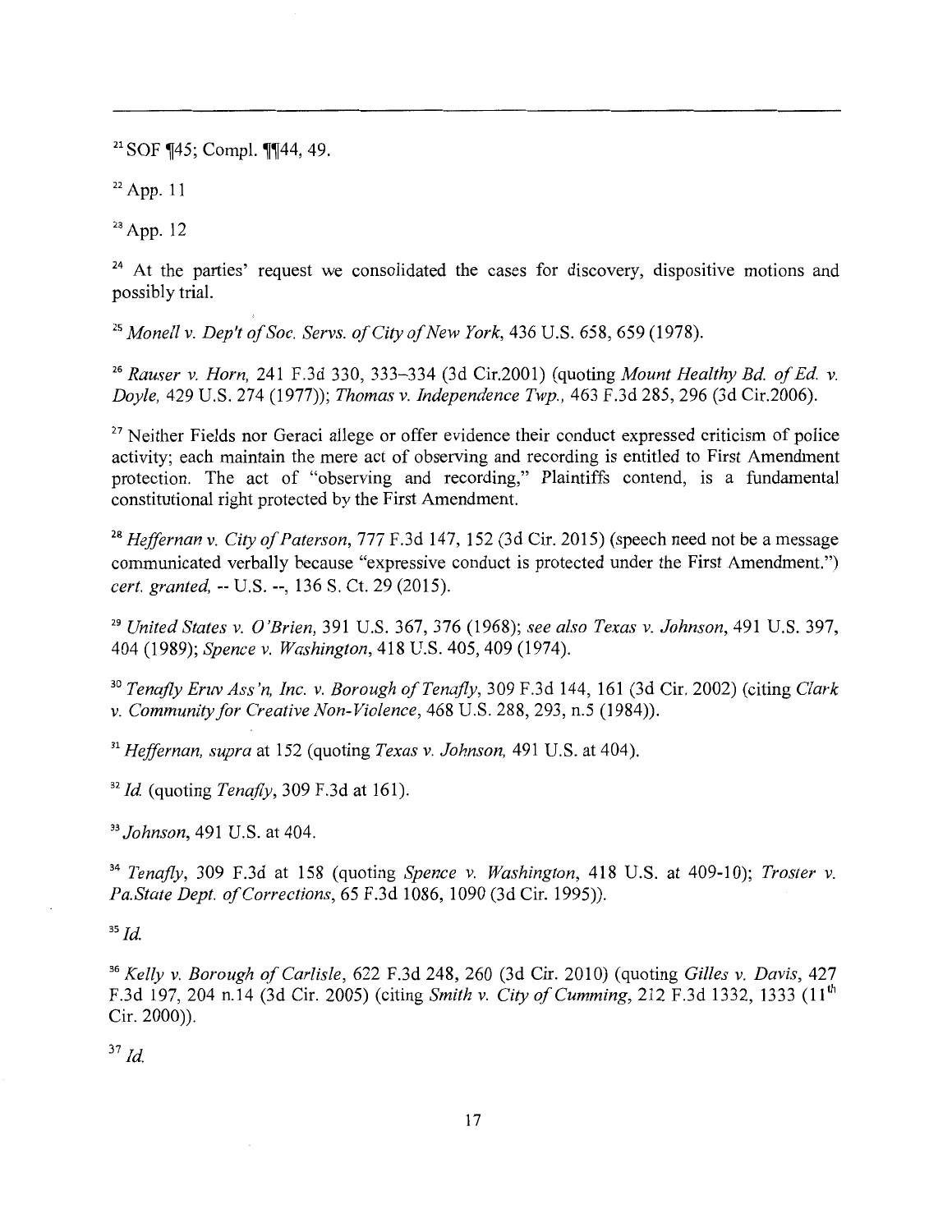<sup>38</sup> These opinions discuss constitutional rights in the context of evaluating qualified immunity to police officers. *Kelly, supra,* 622 F.3d at 260 ("we have not addressed directly the right to videotape police officers"); *Gilles* 427 F.3d at 221, n. 14 ("videotaping or photographing the police in the performance of their duties on public property may be a protected activity ... photography or videography that has a communicative or expressive purpose enjoys some First Amendment protection."); *Whiteland Woods v. Township of W Whiteland,* 193 F.3d 177, 183 (3d Cir. 1999)("[Plaintiff] does not allege [defendant] interfered with its speech or other expressive activity. Rather, the alleged constitutional violation consisted of a restriction on [plaintiffs] right to receive and record information."). *See also Snyder v. Daugherty,* 899 F.Supp.2d 391, 413-14 (W.D.Pa. 2012)("There is no clearly established, 'unfettered' constitutional right, in generalized terms, under the First, Fourth, or any other Amendment, to record police officers in the performance of their duties."); *Pomykacz v. Borough of West Wildwood,* 438 F.Supp.2d 504, 513, n. 14 (D.N.J. 2006)("An argument can be made that the act of photographing, in the abstract, is not sufficiently expressive or communicative and therefore not within the scope of First Amendment protection – even when the subject of the photography is a public servant.").

<sup>39</sup>*True Blue Auctions v. Foster,* 528 F. App'x 190 (3d Cir. 2013).

<sup>40</sup>*Id.* at 192.

<sup>41</sup>*Id.* at 193.

<sup>42</sup>*Fleck v. Trustees of Univ. of Pennsylvania,* 995 F. Supp. 2d 390, 403 (E.D. Pa. 2014)

<sup>43</sup>*Gaymon v. Borough of Collingdale,* No. 14-5454, 2015 WL 4389585 (E.D. Pa. July 17, 2015)

<sup>44</sup>*Id.* (quoting *City of Houston, Texas v. Hill,* 482 U.S. 451, 461 (1987))(intemal citations omitted).

<sup>45</sup>*Robinson v. Fetterman,* 378 F. Supp. 2d 534 (E.D. Pa. 2005).

<sup>46</sup>*Montgomery v. Killingsworth,* No. 13-256, 2015 WL 289934 (E.D. Pa. Jan. 22, 2015).

<sup>47</sup>*Robinson,* 378 F. Supp. 2d at 541.

48 In *Montgomery v. Killingsworth,* Judge Yohn analyzed these consolidated cases under a qualified immunity rubric and ultimately found no "clearly established" right to observe and record police, leaving the question to be resolved and decided by the court of appeals. In line with the guidance from the Third Circuit, these cases held plaintiffs' expressive conduct does fall within these protections, but activity not deemed 'expressive' probably did not. Ultimately, the court did not have to decide whether the expressive conduct *was* constitutionally protected because defendants, all individual officers, were given qualified immunity. The City of Philadelphia was dismissed by stipulation of the parties.

<sup>49</sup>*Montgomery, supra* at \*6 (citing *City of Houston).*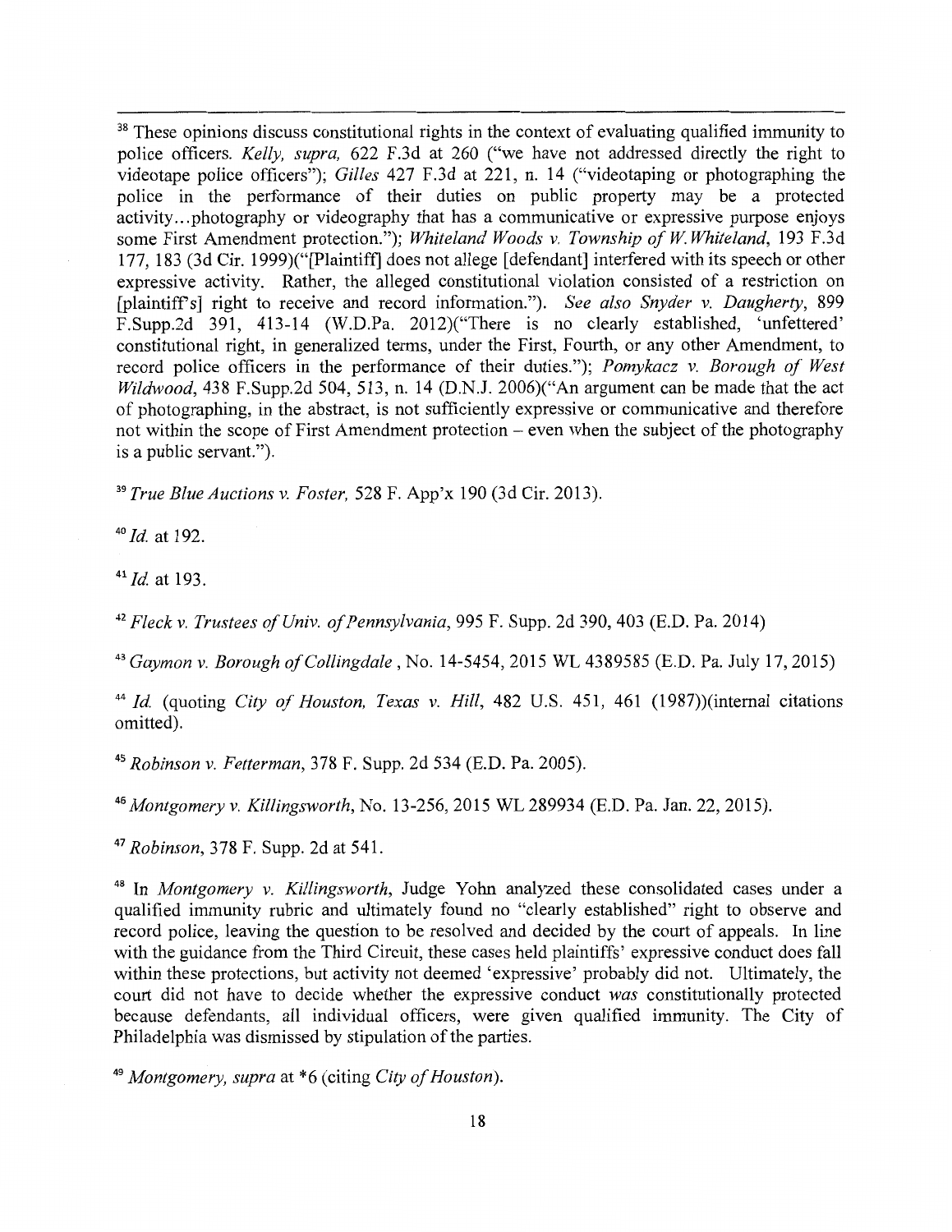<sup>50</sup>*Id.* at \*7 (citing *Chaplinsky v. State of New Hampshire,* 315 U.S. 568, 572 (1942)).

<sup>51</sup>*Colten v. Kentucky,* 407 U.S. 104, 107 (1972).

<sup>52</sup>*Montgomery, supra* at \*7.

<sup>53</sup>*See e.g. Damiano v. Scranton Sch. Dist.,* No. 13-2635, 2015 WL 5785827, at \*14 (M.D. Pa. Sept. 30, 2015)(summary judgment warranted where plaintiffs did not allege or produce facts to support a claim they engaged in First Amendment protected conduct).

<sup>54</sup>*Smith v. Cunning,* 212 F.3d 1332, 1333 (1 lth Cir.2000)

ss *Id.* at 1333.

<sup>56</sup>*Glik v. Cunniffe,* 655 F.3d 78 (1st Cir.2011); *Fordyce v. City of Seattle,* 55 F.3d 436, 439 (9th Cir.1995). In *Glik,* the plaintiff expressed concern police were using excessive force arresting a young man in a public park and began recording the arrest on his cell phone and the police then arrested plaintiff. Affirming the district court and rejecting officers' claim of qualified immunity, the court of appeals held qualified immunity did not apply to officers because it was clearly established, "gathering information about government officials in a form that can readily be disseminated to others serves a cardinal First Amendment interest in protecting and promoting 'the free discussion of governmental affairs."' *Id.* at 82 (citing *Mills v. Alabama,* 384 U.S.214 (1966)). In *Fordyce,* the court mentioned a "First Amendment right to film matters of public interest," although the right was not clearly established for purposes of qualified immunity because state privacy laws prohibiting electronic recording without permission did not clearly impact these rights. Notably, the plaintiff in *Fordyce* claimed he was recording a public protest for a local news station. Recently, in *Adkins v. Limtiaco,* the court of appeals found a clearly established constitutional right to photograph the scene of an accident during a police investigation. 537 F. App'x 721 (9th Cir. 2013) (citing *City of Houston v. Hill,* 482 U.S. 451, 461 (1987)).

<sup>57</sup>*Garcia v. Montgomery County, Maryland,* No. 12-3592, 2015 WL 6773715 (D.Md. Nov. 5, 2015).

<sup>58</sup>*Id.* at \*8.

59 Seth F. Kreimer, *"Pervasive Image Capture and the First Amendment: Memory, Discourse, and the Right to Record,"* 159 U.Pa.L.Rev. 335, 377 (2011).

<sup>60</sup> As our Court of Appeals noted today in reviewing qualified immunity, we must initially ask "[w]hat is the right here?" *Mammaro v. New Jersey Div. of Child Prat. and Permanency,* No. 15- 1448, slip op. at 9 (3d Cir. Feb. 19, 2016)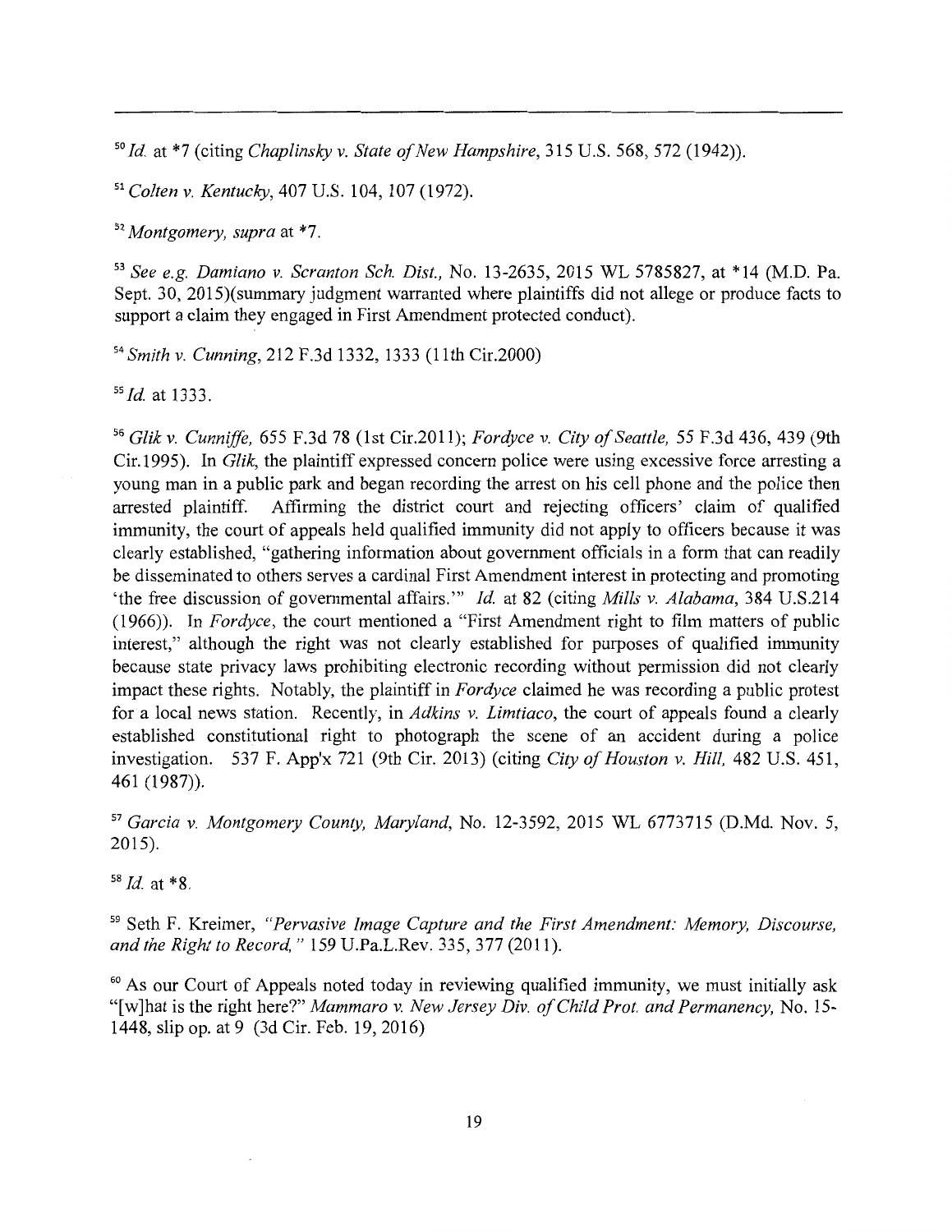<sup>61</sup> Fields' and Geraci's counsel withdrew any Fourth Amendment supervisory liability claim during oral argument. Accordingly, we do not consider whether the City may be liable for failure to train and/or supervise officers in responding to incidents where citizens observed, recorded or photographed them in a manner violating the Fourth Amendment.

 $62$  Fields also claims Officer Sisca violated his Fourth Amendment right to be free from arrest and imprisonment without probable cause. Officer Sisca concedes there are disputed facts for the jury to resolve and does not seek summary judgment on these claims.

<sup>63</sup> A party may meet its summary judgment burden by "pointing out... there is an absence of evidence to support the nonmoving party's claims." *Cichonke v. Bristol Twp.,* No. 14-4243, 2015 WL 8764744, at \*8 (E.D. Pa. Dec. 14, 2015) (citing *Celotex Corp. v. Catrett,* 477 U.S. 317, 325 (1986).

<sup>64</sup>*Celotex,* 477 U.S. at 322.

<sup>65</sup>*Matsushita Elec. Indus. Co. v. Zenith Radio Corp.,* 475 U.S. 574, 587 (1986) (citing *United States v. Diebold, Inc.,* 369 U.S. 654, 655 (1962)); *Tigg Corp. v. Dow Corning Corp.,* 822 F.2d 358, 361 (3d Cir. 1987).

<sup>66</sup>*Boyle v. Cty. of Allegheny,* 139 F.3d 386, 393 (3d Cir. 1998) (citing *Petruzzi's !GA Supermkts., Inc. v. Darling-Del. Co. Inc.,* 998 F.2d 1224, 1230 (3d Cir. 1993)).

<sup>67</sup>*White v. Glenn,* No. 13-984, 2014 WL 5431200, at \*2 (E.D. Pa. Oct. 27, 2014) (citing *DiBella v. Borough of Beachwood,* 407 F.3d 599, 603 (3d Cir.2005)).

<sup>68</sup>*Johnson v. Knorr,* 477 F.3d 75, 81-82 (3d Cir.2007); *Blythe v. Scanlan,* No. 14-7268, 2015 WL 4743786, at \*3 (E.D. Pa. Aug. 11, 2015); *see also Estate of Smith v. Marasco,* 318 F.3d 497, 521 (3d Cir. 2003).

<sup>69</sup>*Domenech v. City of Phila.,* No. 06-1325, 2009 WL 1109316, at \*9 (E.D.Pa. Apr.23, 2009), *affd,* 373 F. App'x 254 (3d Cir.2010).

<sup>70</sup>*Gallo v. City of Phila.,* 161 F.3d 217, 222 (3d Cir.1998), *as amended,* (Dec. 7, 1998).

<sup>71</sup>*White, supra* at \*2 (no deprivation of liberty consistent with seizure in violation of Fourth Amendment where only in custody prior to initiation of legal proceedings).

<sup>72</sup>*Johnson,* 477 F.3d at 81-82 (emphasis added); *see also Gallo,* 161 F.3d at 222.

<sup>73</sup>*White, supra* at \*3-4; *see also Lopez v. Maczko,* No. 07-1382, 2007 WL 2461709, at \*3 (E.D.Pa. Aug. 16, 2007) (no facts supporting seizure as a consequence of legal proceeding where only seizure alleged is arrest which occurred prior to initiation of criminal proceedings); *Luck v. Mount Airy No. 1, LLC, 901 F.Supp.2d 547, 556 (M.D.Pa.2012) (no deprivation of liberty as a* result of a legal proceeding where plaintiffs "only recite facts pertaining to their seizure and arrest prior to the institution of a legal proceeding.").